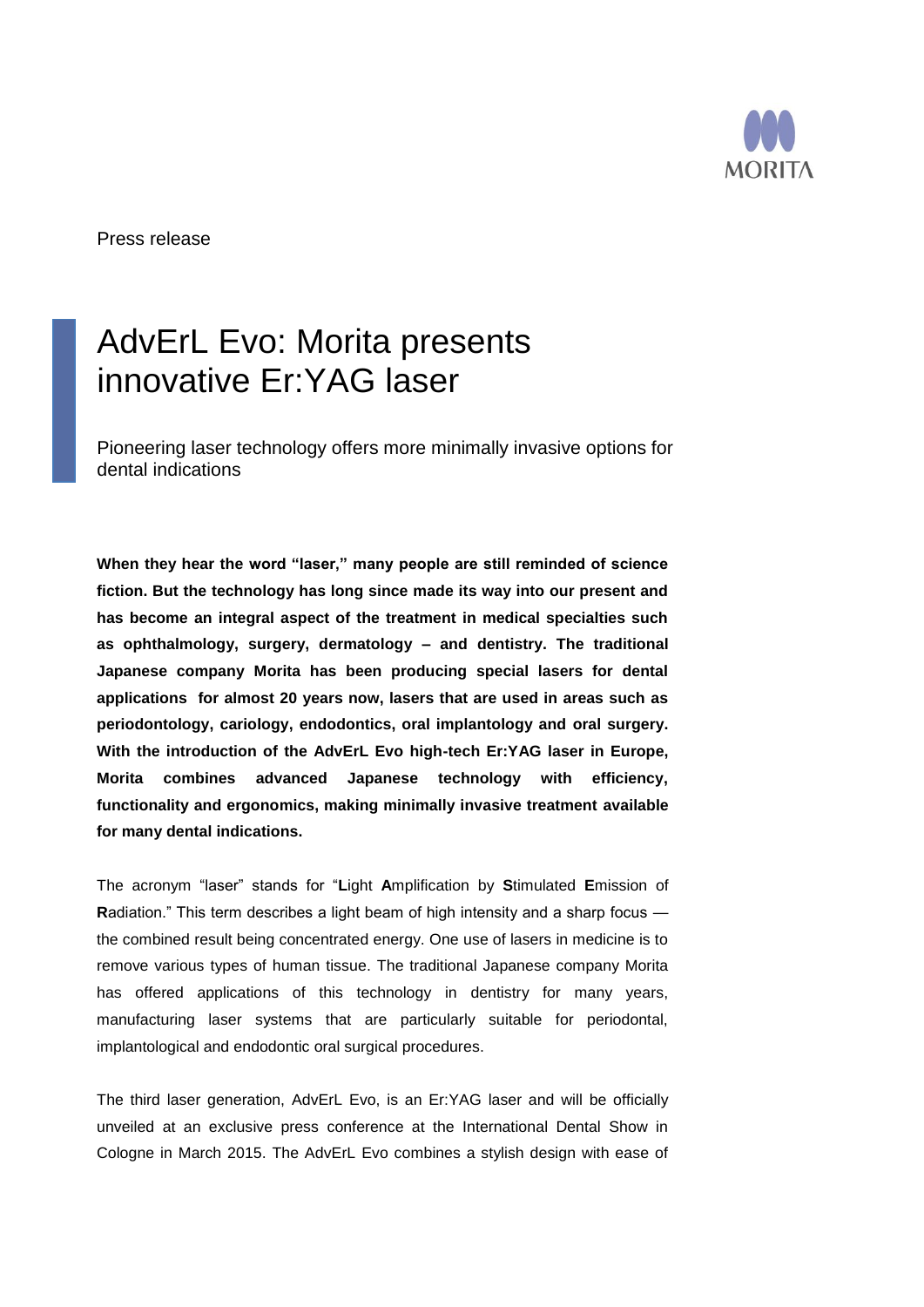

use and a minimally invasive treatment approach, contributing to a smooth dental workflow.

## **Micro-explosions for minimally invasive therapy**

Er:YAG lasers emit stimulated electromagnetic radiation at a wavelength of 2,940 nm, which is ideally absorbed by water. The water molecules are excited by the laser beam, increasing their volume 800 to 1,000 times and causing so-called micro-explosions that ensure a treatment that is gentle on the tissue and greatly enhances patient comfort. AdvErL Evo offers patients a treatment result that is hardly achievable with the classical methods: The procedure is minimally invasive and almost painless, does not produce major vibration or excessive heat and is tissue conserving and therefore pleasant for the patients. This improves not only patient's quality of life, but also offers a high level of comfort for the treatment team – in the therapy of periodontitis and peri-implantitis as well as during endodontic treatment.

## **Product benefits: flexible, easy to handle, ergonomic**

Morita offers a compendium of 18 tips for different AdvErL Evo indications that cover multiple dental disciplines and provide for wide range of possible applications. A special characteristic of the AdvErL Evo is that it directs water and air directly to the application tip, which avoids distractions by spray and mist and provides a better view of the treatment field. The highly flexible hollow-fiber cable in combination with the extremely light and ergonomically designed handpiece helps protect the operator's hand and arm from fatigue while facilitating very accurate movements. The user interface is thoughtfully conceived and features a clear and intuitive design. It has 20 readily accessible pre-programmed settings. User protocols can be stored on a USB that is easily connected to a computer.

The compact yet lightweight laser system with its large wheels is easy to maneuver and can be operated from all sides if a change in position should be necessary during use. The laser unit is designed as a very simple and modern "plug-and-play" device: all water and air supply systems for — essential — cooling during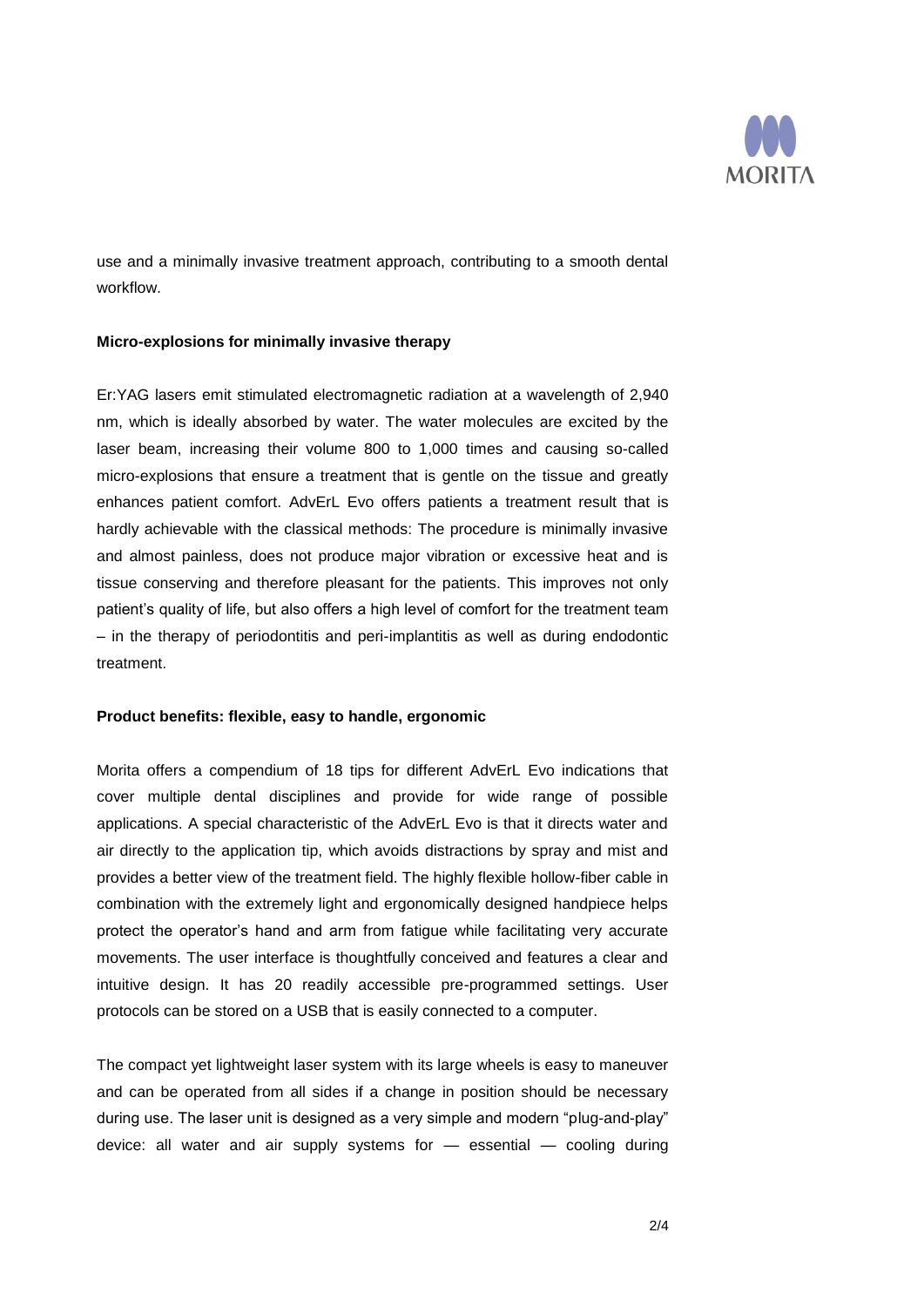

treatment are already integrated into the device so that it can be easily connected to a power outlet.

## **Broad range of clinical indications**

Its unique mix of cutting-edge technology, functionality and ergonomics makes the AdvErL Evo perfect for many applications: In caries treatment, the laser can be used for cavity preparation or surface roughening. In periodontology, it excels in conservative soft- and hard-tissue treatment (e.g. in the removal of supra- or subgingival calculus or of inflamed and necrotic tissue in gingival pockets), facilitating much less invasive treatments than conventional approaches. A major advantage of laser therapy in periodontitis treatment is that the working field is automatically sterilized. The AdvErL not only eliminates the inflamed tissue but also fights the resident bacteria with high efficiency and nearly precludes the risk of bacteremia.

More and more natural teeth are preserved well into old age. The flip side of this otherwise beneficial development is that periodontal treatment becomes increasing relevant, with adults and especially geriatric patients exhibiting an higher risk for periodontal disease with increasing age. 1 In oral implantology, Morita's innovative laser demonstrates its strength not least in peri-implantitis therapy. It eliminates both inflamed tissue and contaminated concrements on the implant surface without adversely affecting osseointegration.

Above all, the AdvErL Evo has been in the vanguard of a "soft" revolution in endodontics, where it facilitates conservative treatment modalities. The laser is used in surgical procedures (e.g. apical resections or the removal of cysts or tumors) and in the context of root canal treatments, to name just a few.

The AdvErL Evo is particularly suitable for endodontic debridement: Studies have shown that treatment with Er:YAG lasers is more effective in removing debris than

 $\overline{a}$ <sup>1</sup> Vierte Deutsche Mundgesundheitsstudie (Fourth German Study of Oral Health [German]) (2005). Kassenzahnärztliche Bundesvereinigung (German Federal Association of Contract Dentists) and Bundeszahnärztekammer (German Dental Association). Download from: http://www.bzaek.de/fileadmin/PDFs/presse/dms/brosch.pdf